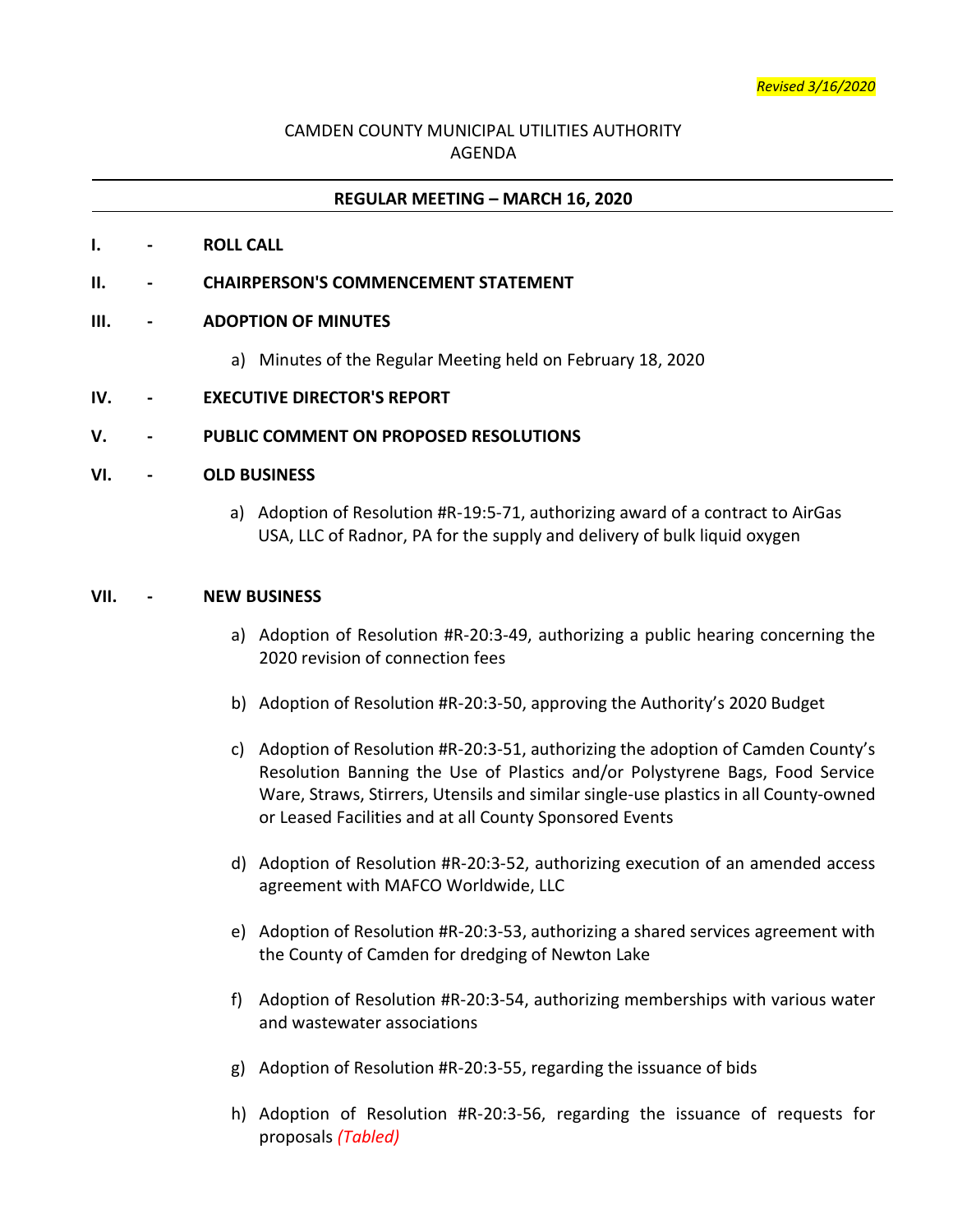- i) Adoption of Resolution #R-20:3-57, authorizing award of a contract for annual General Counsel and Solicitor services to Brown & Connery, LLP
- j) Adoption of Resolution #R-20:3-58, authorizing assignment of the contract with Ewing Cole for design engineering services for new athletic fields in Camden City to the County of Camden
- k) Adoption of Resolution #R-20:3-59, authorizing award of a contract to D&B/Guarino for annual general engineering services needed for the Delaware #1 WPCF
- l) Adoption of Resolution #R-20:3-60, authorizing award of a contract to Johnson Mirmiran & Thompson for design engineering services during construction of three green infrastructure projects
- m) Adoption of Resolution #R-20:3-61, authorizing award of a construction management services contract to AKRF to oversee construction of three green infrastructure projects
- n) Adoption of Resolution #R-20:3-62, authorizing the award of contracts to R&B Debris, LLC of Hainesport, NJ; Solid Waste Services D/B/A JP Mascaro & Sons of Audubon, PA; Denali Water Solutions of Russellville, Az and United Trucking, Inc. of Marlton, NJ for hauling and disposal of dewatered sludge cake in accordance with Specification #20-09
- o) Adoption of Resolution #R-20:3-63, authorizing the execution of an agreement between the CCMUA and Polydyne, Inc. of Riceboro, GA for supply and delivery of liquid polymer in accordance with Specification #20-05
- p) Adoption of Resolution #R-20:3-64, authorizing an access agreement between the CCMUA and NFI Industries
- q) Adoption of Resolution #R-20:3-65, authorizing an access agreement between the CCMUA and Adventure Aquarium *(Tabled)*
- r) Adoption of Resolution #R-20:3-66, ratifying approval of expense vouchers as approved by the Executive Director under Authorization granted by CCMUA Resolution #R-97:3-60 dated March 18, 1997
- s) Adoption of Resolution #R-20:3-67, authorizing payment of \$4,711,586.46 for expenses disbursed from various trust accounts
- t) Adoption of Resolution #R-20:3-68, authorizing that the Authority hold a Closed Session meeting to discuss legal matters